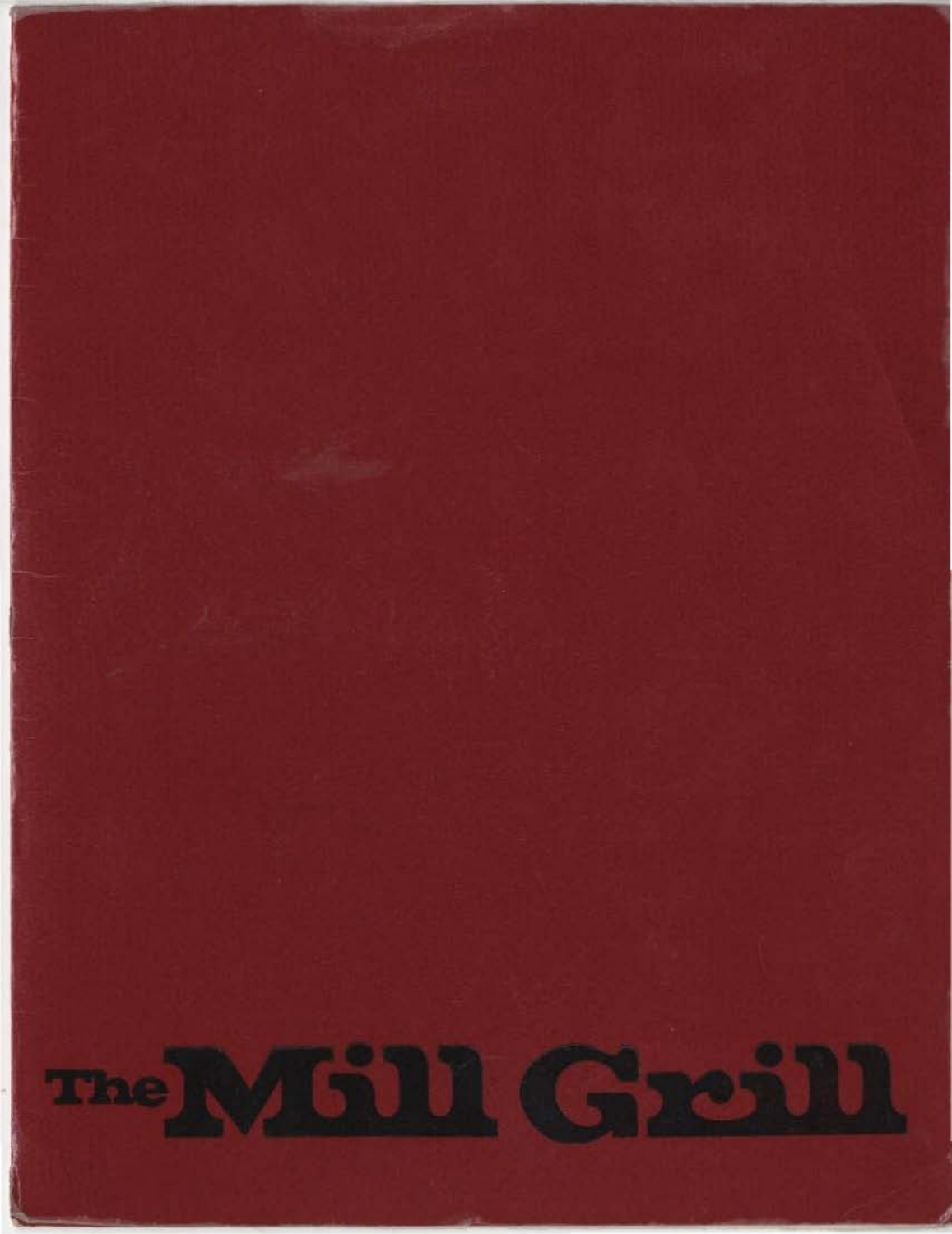Appetizers

| <b>Escargot Bourguignonne</b> | 5.95 | <b>Stuffed Mushrooms</b><br>Served baked or deep fried | 5.95 |
|-------------------------------|------|--------------------------------------------------------|------|
| <b>Shrimp Cocktail</b>        | 6.25 | <b>Buffalo Chicken Wings</b>                           | 6.25 |
| <b>Onion Rings</b>            | 2.95 | Nachos                                                 | 3.95 |
| Mozzarella Sticks             | 5.25 | <b>Cheese Puffs</b>                                    | 3.95 |
|                               |      |                                                        |      |

|                                                                                    | Ovavo u            |
|------------------------------------------------------------------------------------|--------------------|
| Soup of the Day                                                                    | Cup 1.50 Bowl 2.25 |
| <b>French Onion Gratinee</b>                                                       | Cup 2.25 Bowl 3.50 |
| Mill Grill Chili<br>Topped with Cheese, Sour Cream on side                         | Cup 2.50 Bowl 3.75 |
| <b>Cold Salmon Platter</b><br>Served with Tomatoes, Onions, sliced Eggs and Creamy | 7.95               |

**Dill Sauce** 

Soups & Salads

|              | lossed House Salad<br>Senied with your choice of dressing                                                        |      |
|--------------|------------------------------------------------------------------------------------------------------------------|------|
| 50           | Seafood Primavera<br>A combination of Shrimp, Crabmeat, assorted vegetables,<br>Egg Noodles w/Garlic Cream Sauce | 7.95 |
| .75          | Spinach Salad<br>Garnished with Almonds, Mushrooms, Eggs, topped with<br>an Artichoke Heart                      | 5.75 |
|              | w/grilled Chicken or Shrimp                                                                                      | 7.95 |
| .95<br>17724 | <b>Chef's Salad</b><br>Diced Ham, Turkey, and Vegetables served with Cheddar<br><b>Cheese and Dressing</b>       | 5.95 |
|              |                                                                                                                  |      |

Served with Mill Race Inn's Special Herbed Vinaigrette, Ranch, French, Thousand Island or Poppy Seed. Hot Bacon or Bleu Cheese .85 extra

Sandwicher

All Sandwiches are served with Mill Fries, Cole Slaw, and a choice of homebaked Kaiser Roll, Whole Wheat, Vienna, Caraway Rye, or Pumpernickle Bread.

| U.S.D.A. Choice Strip Steak Sandwich                                                                 | 9.25 |
|------------------------------------------------------------------------------------------------------|------|
| Seasoned Prime Rib Sandwich                                                                          | 9.50 |
| Grilled Chicken Teriyaki<br>Served with Lettuce, Tornato, and Mayonnaise                             | 625  |
| Fish & Chips<br>Deep Fried Haddock, French Fries and Cole Slaw                                       | 6.95 |
| Chicken or Tuna Salad<br>Your choice served on a fluffy croissant or choice of home-<br>baked breads | 595  |

| <b>Grilled Reuben Sandwich</b>                                                       |      |
|--------------------------------------------------------------------------------------|------|
| Corned Beef, Sauerkraut, Swiss Cheese and 1000 Island<br>Dressing on Rye Bread       |      |
| <b>Grilled Cheese</b>                                                                | 5.50 |
| With Bacon, Tomato, and your choice of Cheddar or Swiss<br>Cheese                    |      |
| <b>Gourmet Burger</b>                                                                | 6.50 |
| Choice of Sauteed Mushrooms, Avocado, Bacon, Chunky<br>Bleu Cheese, Cheddar or Swiss |      |
| Carvery Sandwich                                                                     | 695  |
| Along with Roast Beef and Corned Beef we will also<br>feature the Chef's Special     |      |

#### 10 oz. Peppercorn Sirloin A center cut top sirloin spiced with a mixtu and our own special seasoning salt, and search

### 10 oz. Strip Loin Steak A hearty cut of Strip Loin grilled to order

**Filet Mignon** Cut from the very heart of the tenderloin.

**Carvery Dinner** The favorite of the Mill Grill served as a dir

**Mixed Grill** Fresh salmon fillet and swordfish steak gri and sun dried tomato butter.

**Barbecued Back Ribs** Slow cooked with our special spicy sauce

**Stuffed Prawns** Grilled prawns with a crab and shrimp stu

# **Grilled Chicken**

Breast of chicken topped with a honey mu spicy chicken sausage

## Seafood Brochette

Scallop and tuna with zucchini and squash coated with spicy butter and served over Mill Grill Salsa

**Grilled Medallions** 

Tenderloin of beef served with grilled wild mushrooms and brandied au jus

Please ask to see our dessert menu Coffee, Brewed Decaffeinated Coffee, Brewed Ice Tea, Milk, Soft drinks

Dinner Entrees

| ure of fresh cracked black peppercorns<br>erved with whiskey peppercorn sauce. | 15.95          |
|--------------------------------------------------------------------------------|----------------|
|                                                                                | 19.95          |
| Grilled to order                                                               | 17.95          |
| aner with all the extras                                                       | 14.95          |
| lled and topped w/roasted pinenut                                              | 14.95          |
| <b>Half Slab</b><br><b>Full Slab</b>                                           | 10.95<br>17.50 |
| ffing served over rice with Hollandaise                                        | 15.95          |
| stard baste and accompanied by                                                 | 11.95          |
|                                                                                | 13.95          |

## 16.95

1.00

Desserts

Pipe & Cigar Smoking Prohibited.